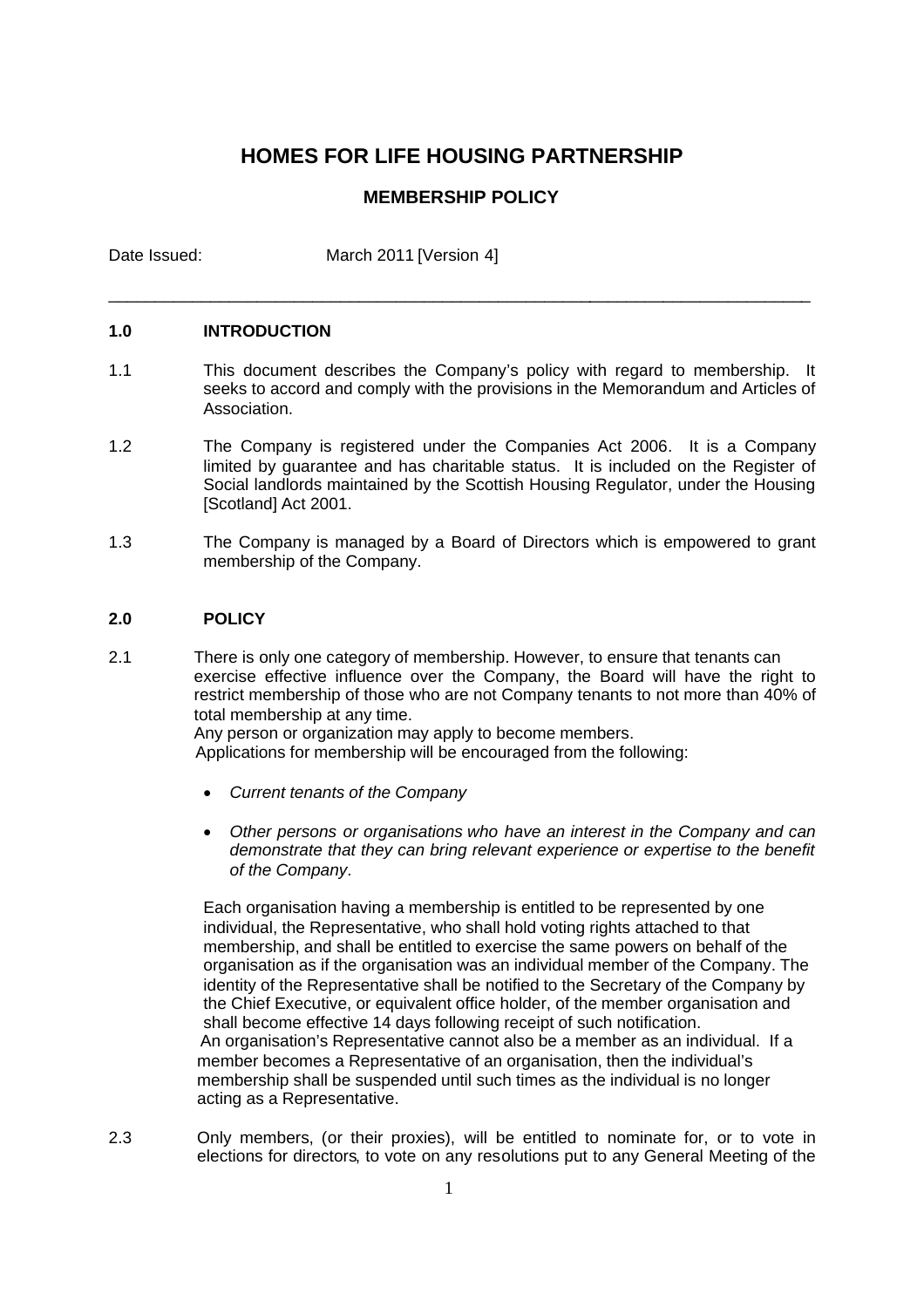Company, or to attend any General meetings from which non members may be excluded.

- 2.4 Each member will quarantee the Company to the sum of  $£1$ , payable upon the winding up or dissolution of the Company.
- 2.5 The Board shall act reasonably and fairly in their consideration of applications for membership, or termination of membership, however their decisions shall be final. If requested to do so, the Board shall give applicants the reasons for any refusal to admit them to membership of the Company.
- 2.6 A person shall not be admitted to membership, and any membership will subsequently be terminated by the Board if:
	- an individual is or becomes of unsound mind
	- bankrupt or insolvent, or apparently insolvent or who suspend payment to or compound with that person's creditors
	- a receiver or judicial factor is appointed in respect of that person's property and undertaking, or any part thereof
	- an effective winding-up order has been or is made or an effective winding-up resolution is passed in respect of that person
	- an administration order has been or is made in respect of that person
	- a current or former tenant of the Company who is in breach of their lease with the Company, or was in breach at the end of their lease with the Company.
	- that person is or has been convicted of a criminal offence other than a motoring offence
	- that person has not reached the age of 18 if not a tenant, or 16 if a tenant
	- that person fails to notify the Company within three months of a change of address, unless this is a change between two properties owned or managed by the Company
	- that person otherwise fails to meet any of the requirements of this Membership Policy.
- 2.7 The Board may also reject any application for membership where complaints have been received about any applicant's behaviour and the Board are concerned this is likely to harm the interests or reputation of the Company.
- 2.8 The rights and privileges of a member of the Company shall be personal and shall not be transferable or transmissible by any means.
- 2.9 Membership shall automatically cease on the death of a member.
- 2.10 Members may give up their membership at any time by giving 7 clear days notice in writing. An opportunity to give up membership will be included in forms used/issued by the Company for tenants to give Notice of Termination of Tenancy though tenants do not need to.
- 2.11 Membership may also be terminated by members voting to do so at a general meeting, under the provisions of Clause 11 of the Company's Articles of Association. This covers situations where members are concerned over 'behaviour which is likely to harm the interests or reputation of the Company'. Any motion for termination under this clause requires written complaint; prior notice; opportunity to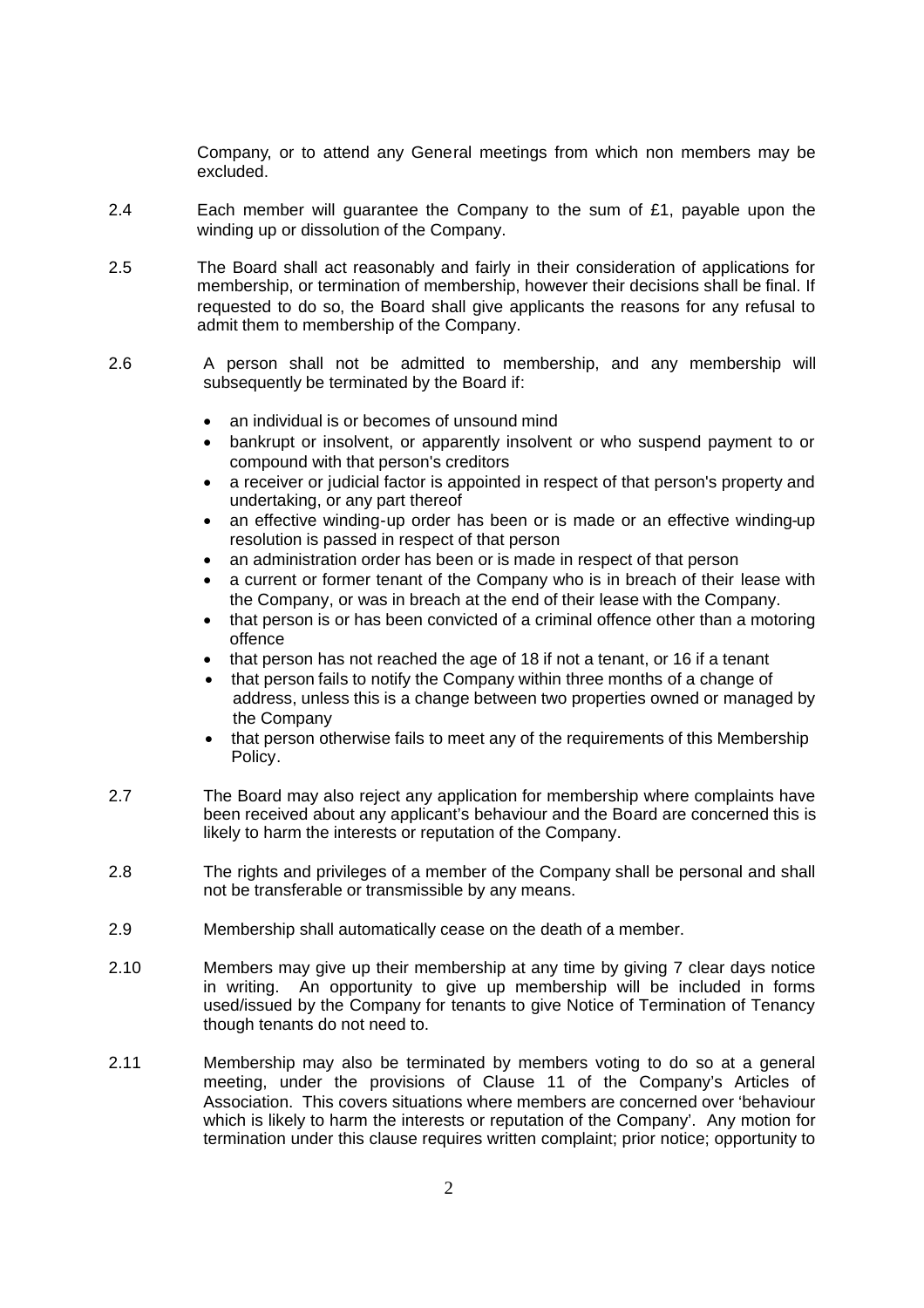attend and respond to the complaint; and the support of at least 2/3rds of members at the meeting – all as outlined as the Articles.

### **3.0 PROCESS**

- 3.1 No new applications for membership will be approved in the 14 days preceding any general meeting.
- 3.2 An application for membership shall be forwarded to the registered office on the agreed pro-forma, which may be varied from time to time by the Board. (Current copy attached). Every application shall be considered by the Board at its next meeting or as soon thereafter as is practicable.
- 3.3 If the application is approved, membership shall take effect from that time. Within five working days membership will be confirmed and the name of the applicant shall be entered in the appropriate category of the register of members. The register of members is kept by the Secretary.

### **4.0 REVIEW**

4.1 The Business Manager will ensure that this is reviewed as necessary by the Board but not less than every five years.

# *HOMES FOR LIFE HOUSING PARTNERSHIP LTD Application Form for Membership*

*Please complete, sign and return to Homes for Life Housing Partnership at the address below Copies of our Membership Policy are available on request. If you require further clarification please contact us at the address below.*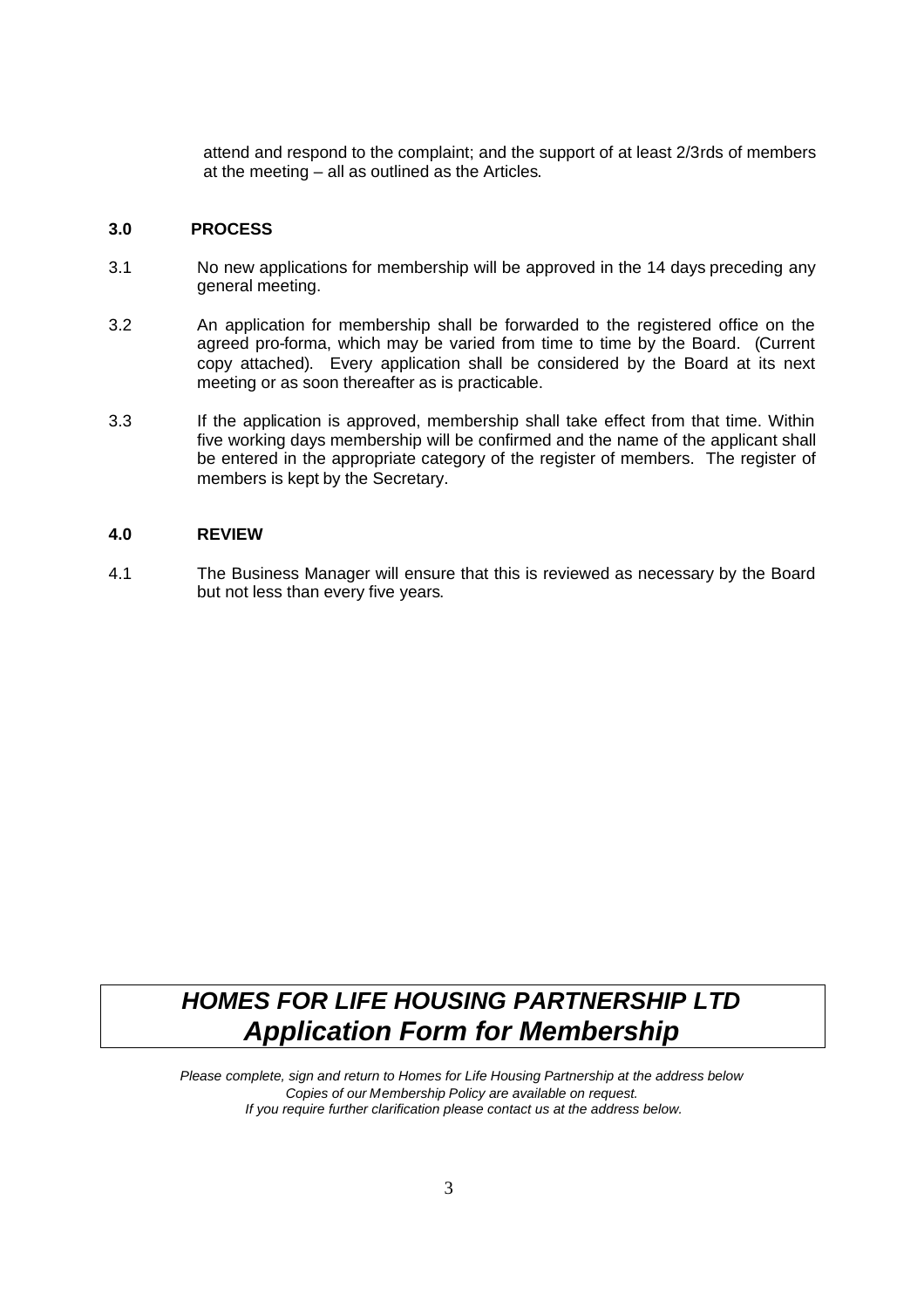| <b>PERSONAL / ORGANISATION DETAILS</b><br>1                                                       |  |  |
|---------------------------------------------------------------------------------------------------|--|--|
| <b>Your Name/Organisation</b>                                                                     |  |  |
| [if corporate body]                                                                               |  |  |
|                                                                                                   |  |  |
|                                                                                                   |  |  |
|                                                                                                   |  |  |
|                                                                                                   |  |  |
|                                                                                                   |  |  |
| <b>Address</b>                                                                                    |  |  |
|                                                                                                   |  |  |
|                                                                                                   |  |  |
|                                                                                                   |  |  |
|                                                                                                   |  |  |
|                                                                                                   |  |  |
|                                                                                                   |  |  |
|                                                                                                   |  |  |
|                                                                                                   |  |  |
|                                                                                                   |  |  |
|                                                                                                   |  |  |
|                                                                                                   |  |  |
|                                                                                                   |  |  |
|                                                                                                   |  |  |
|                                                                                                   |  |  |
|                                                                                                   |  |  |
| 2 <sup>1</sup><br><b>DECLARATION</b> [delete as necessary]                                        |  |  |
|                                                                                                   |  |  |
| I comply with the eligibility criteria outlined at Sections 2.6 & 2.7 of the Company's Membership |  |  |

Policy (extract attached)

## **3 UNDERTAKING**

I/my organisation hereby apply to be registered as a member of the Company. I/my organisation undertake to contribute to the assets of the Company in the event of it being wound up whilst a member, or within one year after I/my organisation cease to be a member, for payment of the debts and liabilities of the Company contracted before I/my organisation ceased to be a member and of the costs, charges and expenses of winding up and for the adjustment of the rights of the contributories among themselves, such amount as may be required not exceeding £1. I/we undertake to notify the Company forthwith, in the event that any circumstances change in respect of any of the issues covered by the Declaration above.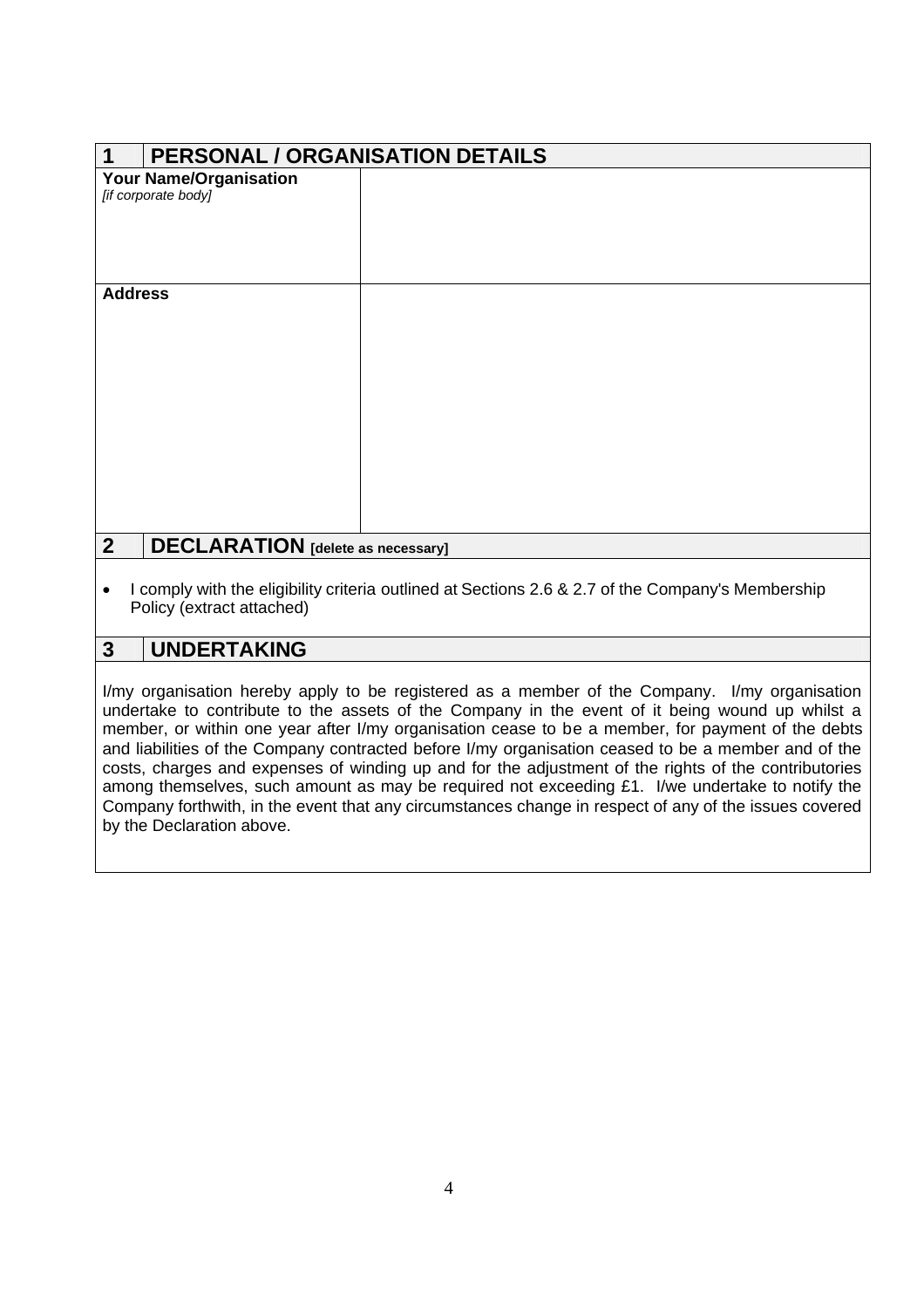| 4                                                                          | <b>OTHER INFORMATION</b><br>[Tenants of the Company do not need to complete this section. All other applicants must complete this<br>section]                                           |  |
|----------------------------------------------------------------------------|-----------------------------------------------------------------------------------------------------------------------------------------------------------------------------------------|--|
|                                                                            | Please explain your reasons for<br>applying specifying any relevant<br>experience or expertise you or your<br>organisation have which could be<br>brought to the benefit of the Company |  |
| 5                                                                          | <b>AUTHORISATION</b>                                                                                                                                                                    |  |
| I authorise you to enter my name in the Register of Members of the Company |                                                                                                                                                                                         |  |
| 6                                                                          | <b>SIGNATURE</b>                                                                                                                                                                        |  |

| v                                                                 |  |
|-------------------------------------------------------------------|--|
| <b>Signature</b>                                                  |  |
| <b>Designation</b><br>[if signing on behalf<br>of corporate body] |  |
| <b>Date</b>                                                       |  |

## **NOTICE**

- PLEASE NOTE THAT ACCEPTANCE OF THIS APPLICATION DOES NOT CONSTITUTE MEMBERSHIP
- ALL APPLICATIONS WILL BE CONSIDERED BY THE BOARD, ACTING REASONABLY AND FAIRLY
- APPLICANTS WILL GENERALLY BE CONSIDERED AT THE NEXT BOARD MEETING, BUT NO NEW APPLICANTS CAN BE APPROVED WITHIN 14 DAYS OF ANY GENERAL MEETING
- THE BOARD'S DECISION ON WHETHER OR NOT TO ADMIT ANY APPLICANT TO MEMBERSHIP IS FINAL. THIS WILL BE CONFIRMED, AS SOON AS PRACTICABLE AFTER THE BOARD MEETING
- THE BOARD WILL NOT BE OBLIGED TO GIVE ANY REASON FOR REFUSING APPLICATIONS FOR MEMBERSHIP

### **COMPLETED FORMS SHOULD BE RETURNED TO** *Homes for Life Housing Partnership Tolbooth Gate ~ 57 Market Street ~ Haddington ~ East Lothian EH41 3JG Telephone 01620 829300 ~ Fax 01620 829993 ~ E-mail info@homesforlife.co.uk*